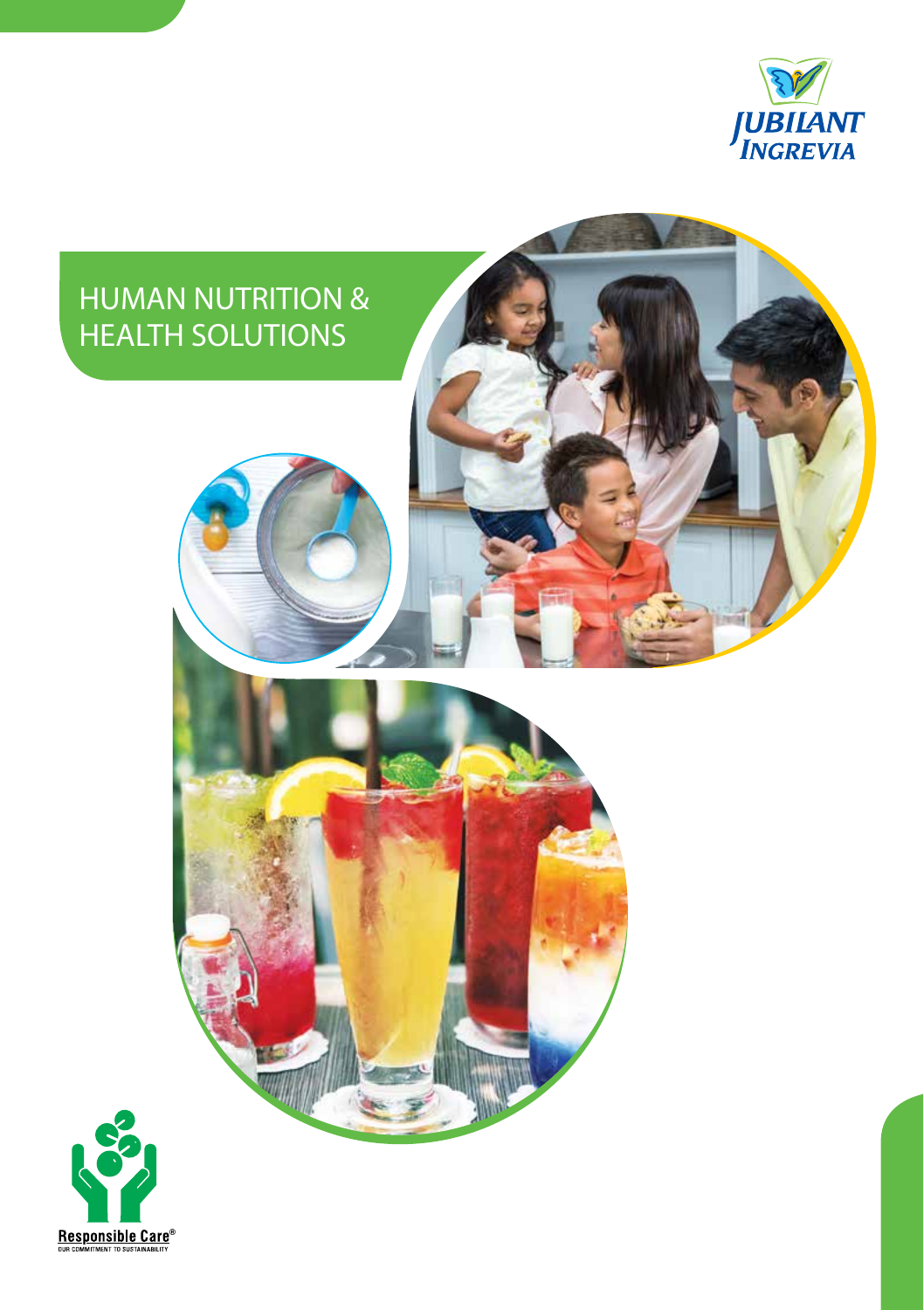# **Human Nutrition & Health Solutions**

Human Nutrition & Health Solutions business of Jubilant Ingrevia offers a basket of food ingredients including straight and premixes. They have been developed leveraging ingredients expertise, unmatched knowledge and years of research and development. We deliver nutritional and functional ingredient solutions, and tailored premixes for use in the food, nutrition and fortification market.

We understand the demands of constantly evolving food market and its corresponding trends and stay at the forefront of market development and awareness, utilising this knowledge to expertly guide our customers to the most advanced nutrition ingredient solutions with defined health benefits. We can be the right partner of choice for developing your business in today's ever-conscious Clean Label market by providing more natural, minimally processed and familiar ingredients.

# **BUSINESS OVERVIEW**

# **product portfolio**

# **Nutritional Premixes**

A Premix is a customized blend where each nutrient component is prescaled and precision blended into a premix. We offer tailor-made premix formulations depending on the customer needs. The offerings are:

- Vitamin Premix
- Mineral Premix
- Amino acid Premix
- Nutraceuticals Premix
- Fortification Premix: Oil, Milk, Flour, Salt, Rice

### **Antioxidants**

Antioxidants terminate the oxidation chain reactions and inhibit other oxidation reactions by being oxidised themselves. They do not stop oxidation, but do slow down the rate at which oxidation occurs. The offerings are:

- Natural Antioxidant blends: Mixed tocopherols, Rosemary extracts, Green tea extracts, sunflower oil derived tocopherols and Natural botanical extracts.
- Synthetic Antioxidant & blends: Includes straight or blends of BHA, BHT, TBHQ, Propyl gallate and Ascorbyl palmitate, either offered together and with or without sequestrants and synergists.

## **Application**

## **Category**

Nutritional & Health foods

Dairy & Beverages

Bakery & Confectionery

**Oils & Fats Oil, Butter, Margarine, Gheen, Margarine, Gheen, Margarine, Gheen, Gheen, Gheen, Gheen, Gheen, Ghe** 

Convenience Foods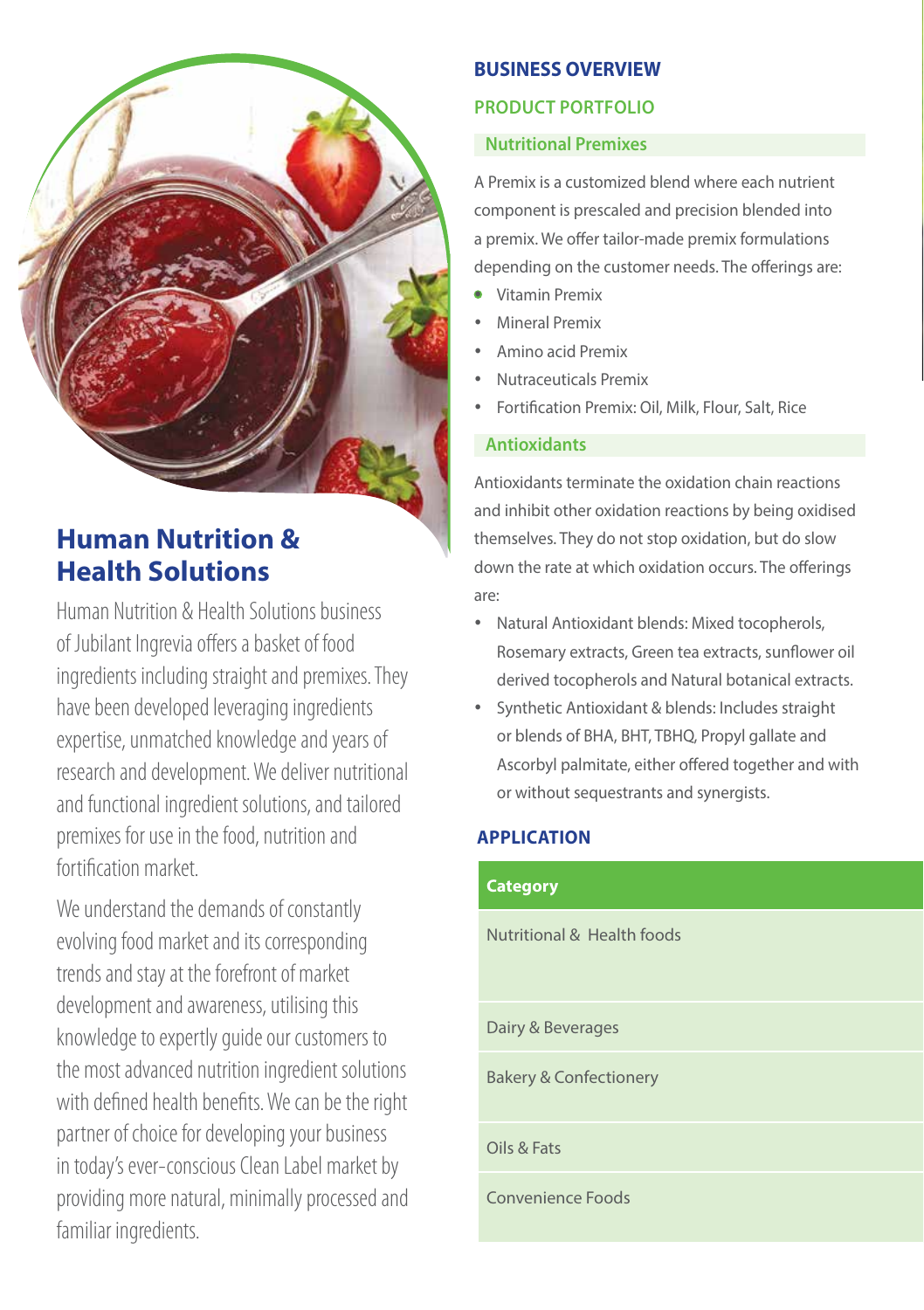

#### **Straight Ingredients**

- Clean label natural food ingredients.
- Choline products: Choline Bitartarate, Choline Chloride
- Encapsulated Acids (Citric Acid, Ascorbic Acid, fumaric acid, sorbic acid, sodium bicarbonate)
- Natural sweeteners
- Food acids such as citric acid, malic acid, ascorbic acid
- Plant proteins Lentein, Soy proteins
- Emulsifier such as lecithin
- Botanical extracts such as Phytosterols

#### **Customization at your ease**

We offer the world-class expertise in customization of nutritional premixes and antioxidant blends to provide the customers with tailor-made solutions. We can blend any number of nutrients and antioxidants in a single custom premix and provide ready-made solutions for your products. We can offer multiple solutions for specific applications. We can help you to anticipate market needs, enhance the quality and value of your products and support you with a reliable supply chain across the country. Through our application knowledge we can guide you to the right product for your foods where the selection of the right antioxidant/nutritional premix can be made according to your application from our knowledge, experience and application library.

#### **Sub-categories**

Milk, Cheese, Cream, Milk Powder, Condensed Milk, Flavoured Milk, Other Dairy drinks, Ice-Cream, Other desserts, Juices, Soft Drinks

Dairy & Beverages

Bread, Biscuits, Breakfast Cereals, Cakes, Buns, Candies, Chocolates, Chewing gums

Oil, Butter, Margarine, Ghee

Ready meals, Soups, Snack Foods, Noodles, Pasta, Pulps, Concentrates